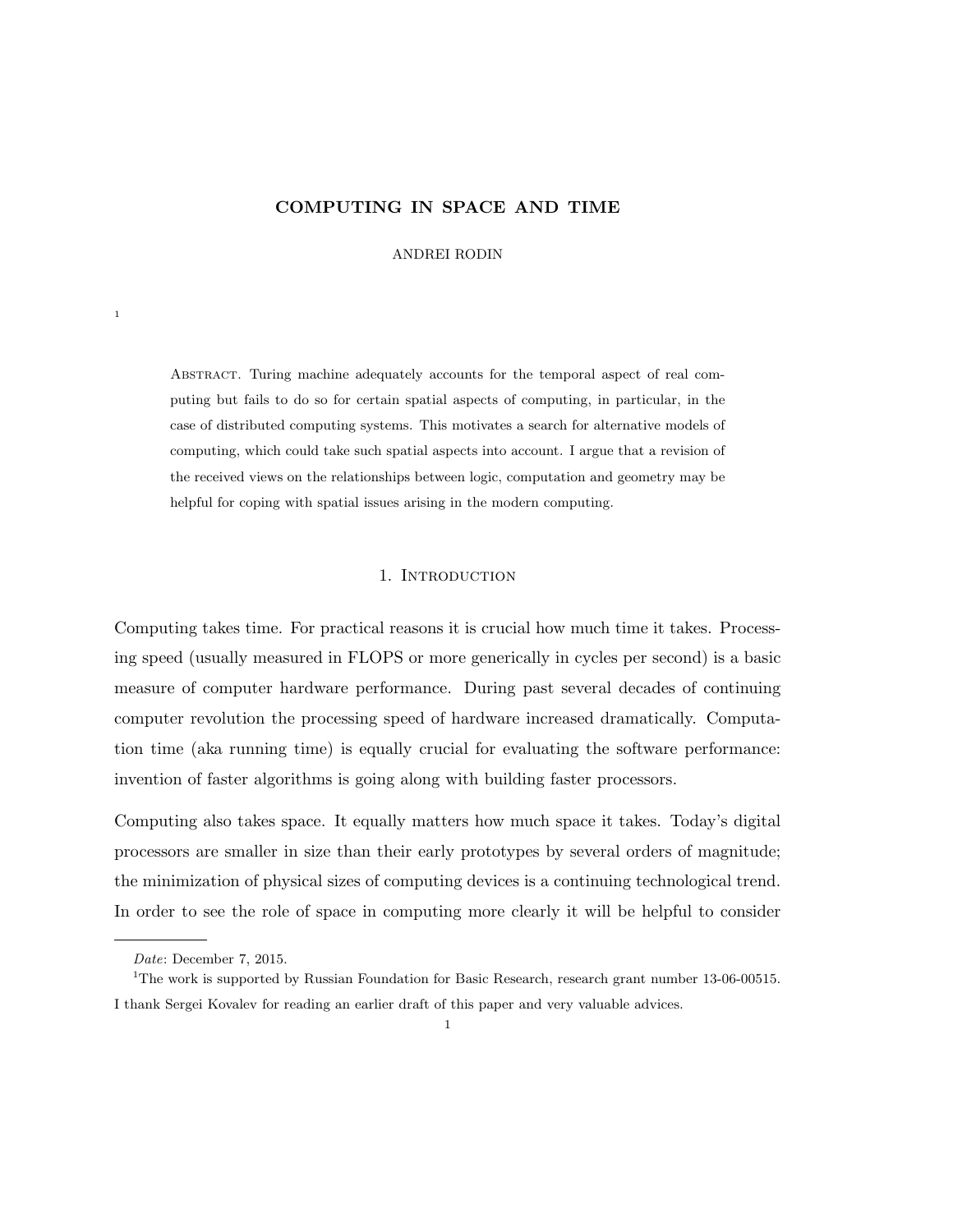first a more traditional computing device like a set of pebbles (Latin *calculi*). Manipulating with pebbles requires a space. A basic trick of traditional computing is that this required computation space is more "handy" and usually significantly smaller than the space where live the counted objects. Suppose for example that one wants to count sheep in a herd. A reason for replacing sheep by pebbles is that one can manipulate with pebbles in space by far more easily and more effectively that one can do this with the real animals. Using pebbles one can even count stars and other objects on which one has no real control at all. Thus if we consider computing as a process applied to certain external objects rather than an abstract procedure on its own rights, then we can observe that scaling the system of objects under consideration down (or up in the case of a microscopic system) to the spatial and temporal scale where humans may possibly provide for an effective control, is an essential part of this process. A spatio-temporal scaling is equally at work when calculations are done symbolically.

If we now turn back to the modern electronic computing then we remark that the spatial issues enter into the picture in a number of new ways. Spatial issues are dealt by hardware engineers who seek to make handy human-scale computing devices as powerful as possible. The distributed computing made possible by the web technology involves the hardware scattered over the globe, so spatial issues (along with temporal ones) become in this case more pressing. The case of remote control of spacecrafts where the time of signals' traveling between different parts of the same information system becomes an essential factor, makes a link (practical rather than only theoretical!) between computing and relativistic spacetime. These are but the most apparent ways (chosen by random) in which spatial and spatio-temporal issues can be relevant to modern computing; developers of information systems most certainly can specify more.

Theoretically spatial and spatiotemporal aspects of computing have been studied so far at least in these two directions. In 1969 Konrad Zusse proposed a powerful metaphor of "computing space" [25] which gave rise to an area of research known as digital physics, which explores the heuristic idea according to which the physical universe can be described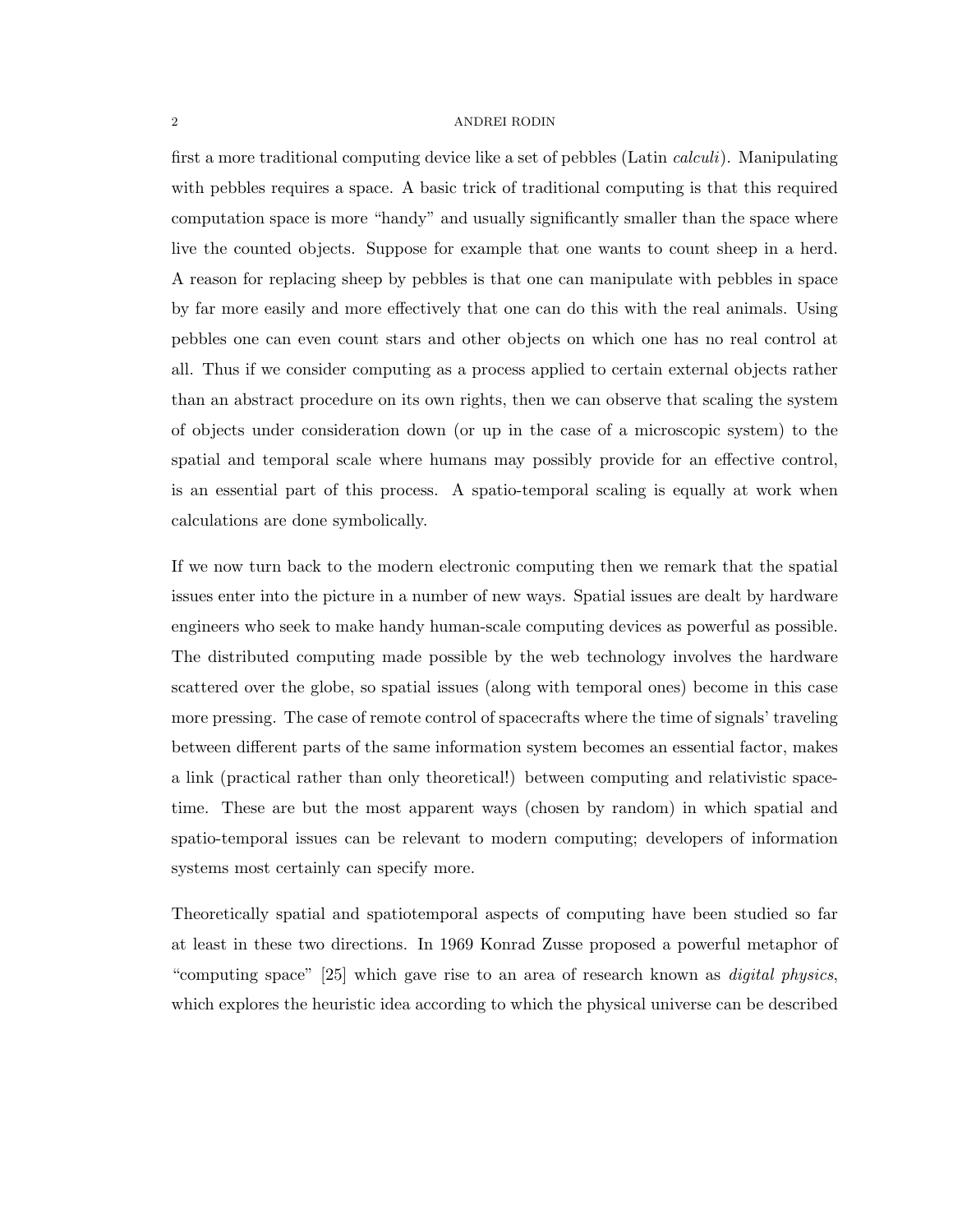as a computing device. Reciprocally, the fact that computing proceeds in the real physical space and time led a number of authors to reconsidering standard theoretical models of computation [12] and more recently gave rise to a new field of research named spatial computing [9].

#### 2. Time and space estimations

A commonly used theoretical model of computation is the Turing machine, which can be described informally as follows. It consists of an infinite strip of tape divided into equal cells, which moves forward and backward with respect to a writing device. The device writes and rewrites symbols into the cells according to a table of rules. Thus the Turing machine presents computation as a discrete process divided into discrete atomic steps. According to this model every accomplished calculation is characterized by a certain finite number n of such steps. This apparently naive model (which can be given a more precise formal presentation) turns to be surprisingly effective for theorizing about computing in the context of modern information technology. The Turing machine model allows one to estimate the computing time straightforwardly. Given that a given algorithm  $A$  requires  $n$ Turing moves for accomplishing a given task T, and given that the CPU of one's computer makes m operations per second, one can estimate the required running time t as  $\frac{n}{m}$ . Since the Turing machine is an ideal theoretical model but not a real computing hardware, the above calculation is by far too straightforward. In the real life the exact number  $n$  as above is undetermined, so one can only estimate how n varies with the variation of parameters T such as the number of elements in sorting. But notwithstanding these details the very fact that the Turing machine, theoretically described algorithms, algorithms realized in a software and finally real CPUs all work step-by-step provides a firm ground for time estimations. The "internal time" of Turing machine measured in elementary moves of its tape turns to be a good theoretical model for the running time of real computers.

The Turing machine also helps for estimating space required for computing. This is done by the estimation of number m of the required cells. If one knows how m depends on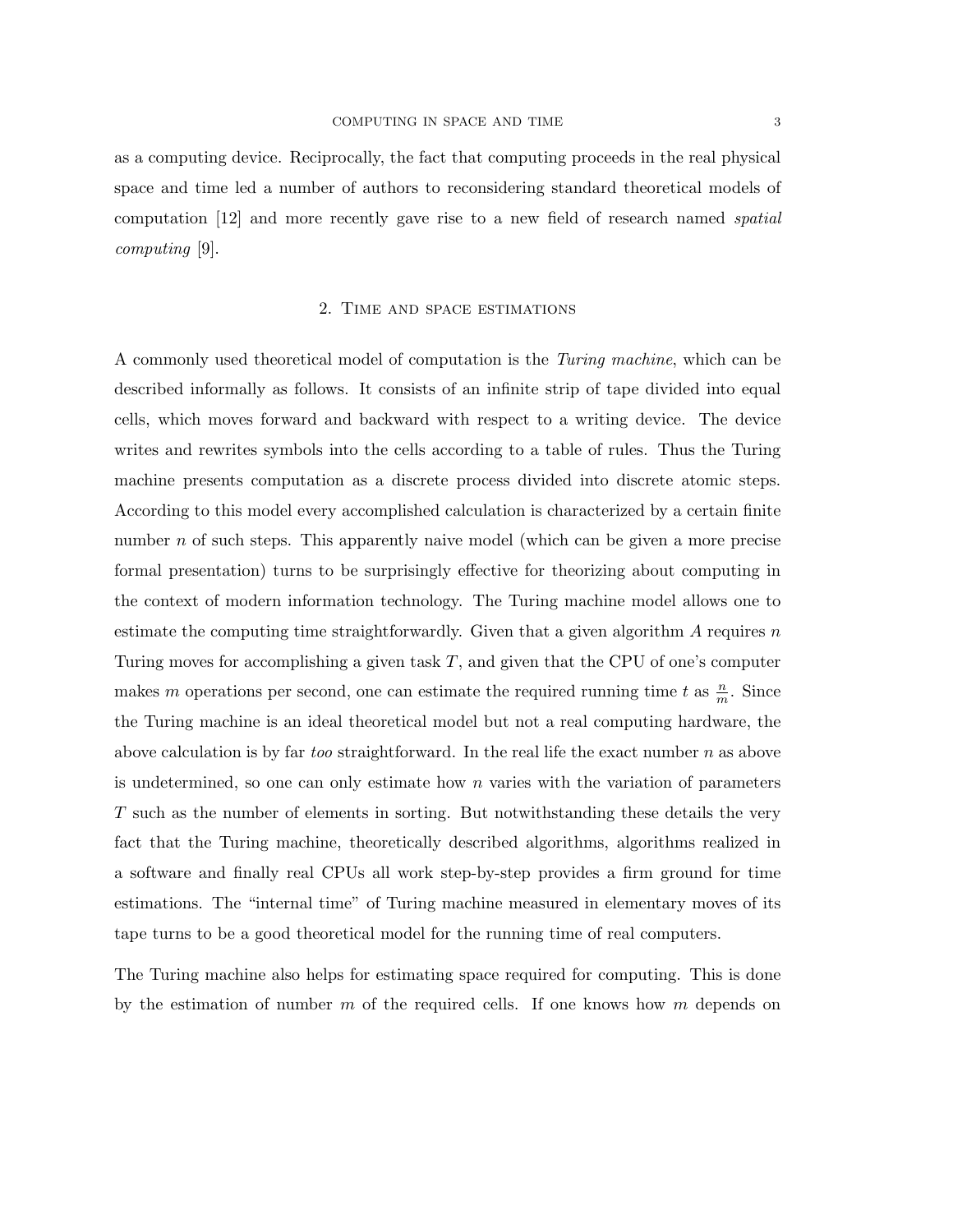parameters of the given task, one can estimate the volume of required memory, which in its turn provides a reasonable estimation of size of the real computing device. In that respect the time estimation and the space estimation are similar. However this very structural similarity between the temporal and the spatial sides of the Turing machine makes a big difference in how the Turing model of computation relates to computations made in the real world. Let me for the sake of the following argument assume that the physical time and space are classical (Newtonian). The elementary moves of the Turing machine can be identified with ticks of physical clocks and its tape divided into equal cells can be used as a ruler. The number of ticks is all one needs for measuring a time span between two events and the number of cells is all one needs for measuring the distance between two points in space. What makes the two cases very different is this: while the arithmetic of natural numbers in a sense comprises the formal structure of classical time (as already Kant rightly acknowledged) this is not the case regarding the formal structure of classical Euclidean 3D space. A fundamental property of this space which remains unaccounted in this way is the number if its dimensions. The one-dimensional Turing tape may serve as a good instrument for testing various spatial structures - Euclidean and beyond - but it cannot, generally, represent such structures (including their global topological properties) in the same direct way in which it represents the running time in real computers. Thus one can remark a sharp difference between the temporal and the spatial relevance of Turing model of computation: While this model adequately accounts for the temporal aspect of real computing (modulo usual reservations explaining the difference between a physical process and its theoretical model), it fails to do so with respect to certain spatial characteristics of modern computing devices.

Why this dissymmetry? Or perhaps it is more appropriate to ask why not? The success of Turing machine and other related models of computing (such as the lambda calculus) suggests seeing the running time as an essential feature of computing and seeing all spatial aspects of computing as non-essential. Even if Turing machine says nothing about spatial issues related to computing it is not obvious that these issues should be taken into account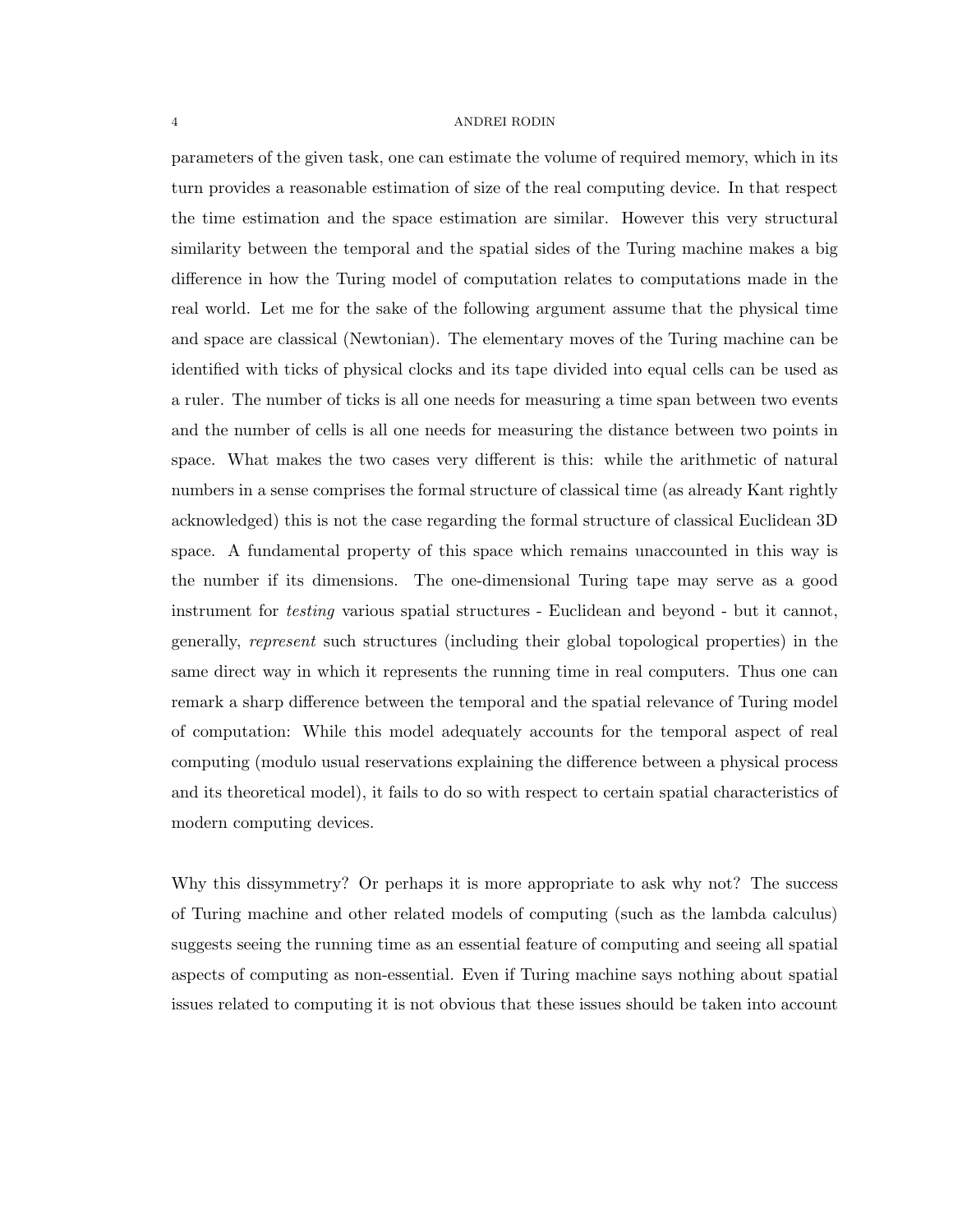by a theory of computing at the fundamental level. Perhaps these spatial issues can be better accounted for separately after the basic model of computation is already fixed. The idea to unify spatial and temporal aspects of computing within the same fundamental theory may appear tempting (and natural from the point of view of today's physics) but it certainly needs further arguments in its favor.

In what follows I shall try to provide such arguments. I shall start with some historical observations concerning the relationships between space, geometry and computing. Then I consider a recent theory, which reveals a deep link between computing and geometry in a modern mathematical context. Finally I discuss some related philosophical issues concerning the relationships between the pure and the applied mathematics.

# 3. Historical Forms of Computing

Making history of a subject unavoidably involves projecting of the present state of this subject onto its past. These days by a computer one understands a digital electronic device, which inputs and outputs sequences of 0s and 1s; a peripheral hardware translates between between the 0-1 sequences and the data of different types including the data that can be received and/or outputed by human users immediately (such as strings of symbols and imagery). Looking for a close historical analogue of the modern computing one naturally points to arithmetical calculations in its various historical forms, some of which involve devices of abacus type [16]. However a closer examination shows that the historical forms of computing are more diverse. Suppose one needs to compute the hight of an equilateral triangle knowing its side. Such geometrical problems are common in building construction and many other practical affairs. If one has an electronic calculator at hand then to compute a decimal fraction approximating  $\sqrt{3}$  $\frac{\sqrt{3}}{2}$  is a reasonable solution. Otherwise one may use a more traditional tool such as the ruler and the compass for solving the problem geometrically. If the size of the figure in question does not allow one to apply these instruments directly one first solves the problem on a sheet of paper or another appropriate support, and then use a scaling technique (which typically but not necessarily involves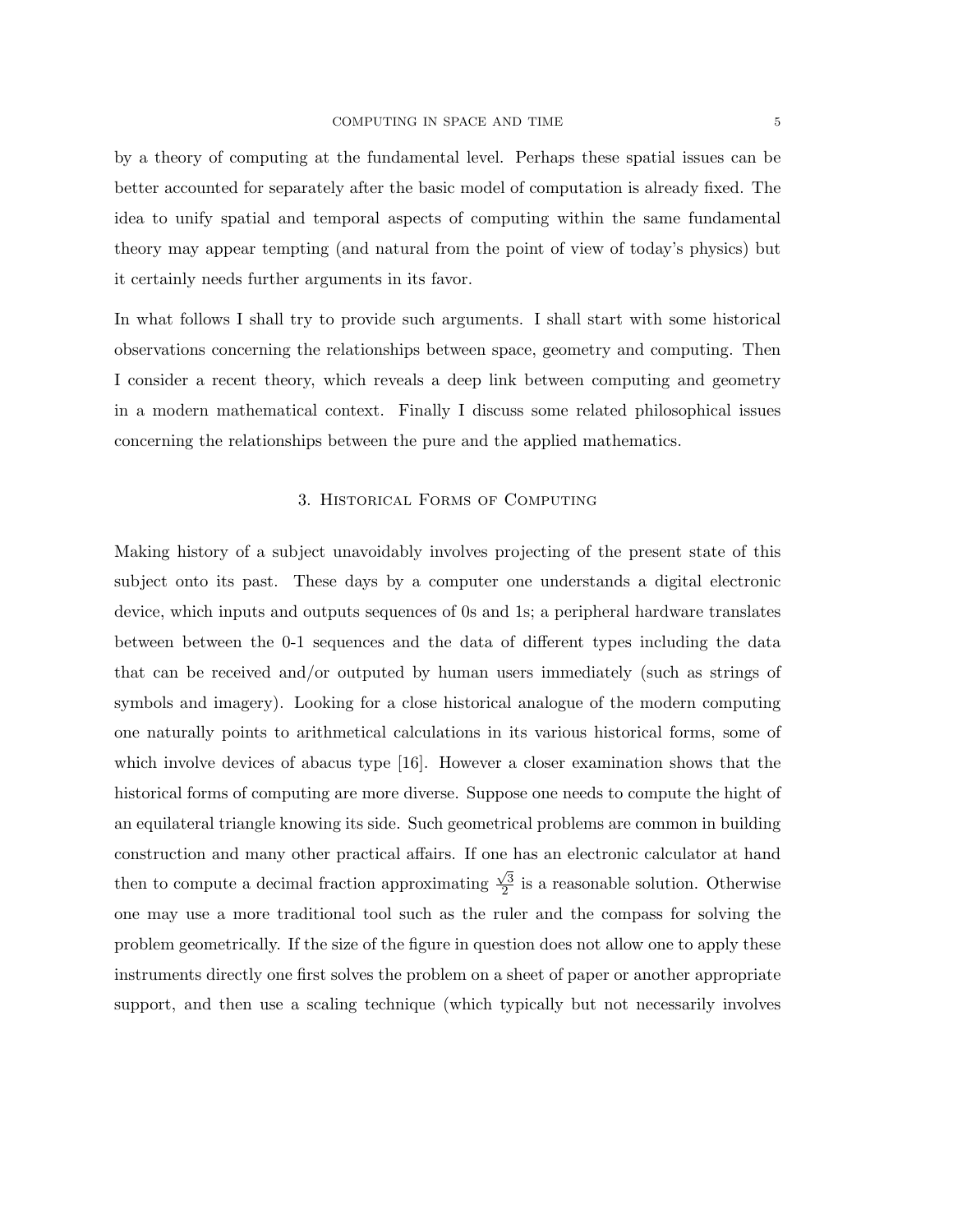arithmetical calculations) for applying this geometrical result in the given practical context  $2$  There is a tendency dating back to Plato to overlook or underestimate the computational aspect of the traditional elementary geometry as presented in Euclid's Elements. Whatever may be philosophical reasons behind it such an attitude is hardly appropriate as long when one studies the history of computing.

The combination of ruler and compass works as a simple *analogue* computer. While modern digital computers use the idea of symbolic encoding, the analogue computers exploit the idea of analogy between different physical processes. This latter idea can be made more precise through the concept of mathematical form (which, of course, in its turn needs further specifications which I omit here). Different physical processes, including those having very different physical nature, happen to share the same mathematical form; in many case, they may be adequately described by the same mathematical tools such as differential equations. Let  $P$  be a class of processes sharing the same mathematical form  $F$ . Now the idea of analogue computing can be formulated as follows: choose in  $P$  an appropriate process  $C$ (for "computation"), which is artificially reproducible, well-controllable and conceptually transparent; then use C as a standard representation for  $F$ . What one learns about  $F$ through C applies to all other processes in  $P$  disregarding their specific physical nature. In the above example  $F$  is the geometrical form of equilateral triangle and  $C$  is the standard construction of such a triangle by the ruler and the compass.

Analogue computers have been largely superseded by their digital rivals at some time in early 1960-ies (or earlier on some accounts [16]). A thorough discussion on digital and analogue computing is out of place here but I shall point to one advantage of the digital computing which obviously contributed to its success. It consists in its universality. What

<sup>2</sup>The Euclidean space is the only one among Riemannian spaces of constant curvature, which allows for a simple linear scaling. The importance of scaling in practical matters provides, in my view, a plausible explanation why the Euclidean geometry for many centuries was considered as the only "true" theory of space. The fact that the linear scaling property implies Euclid's Fifth Postulate (aka the Parallel Postulate) was first realized by Wallis in 1693 [2].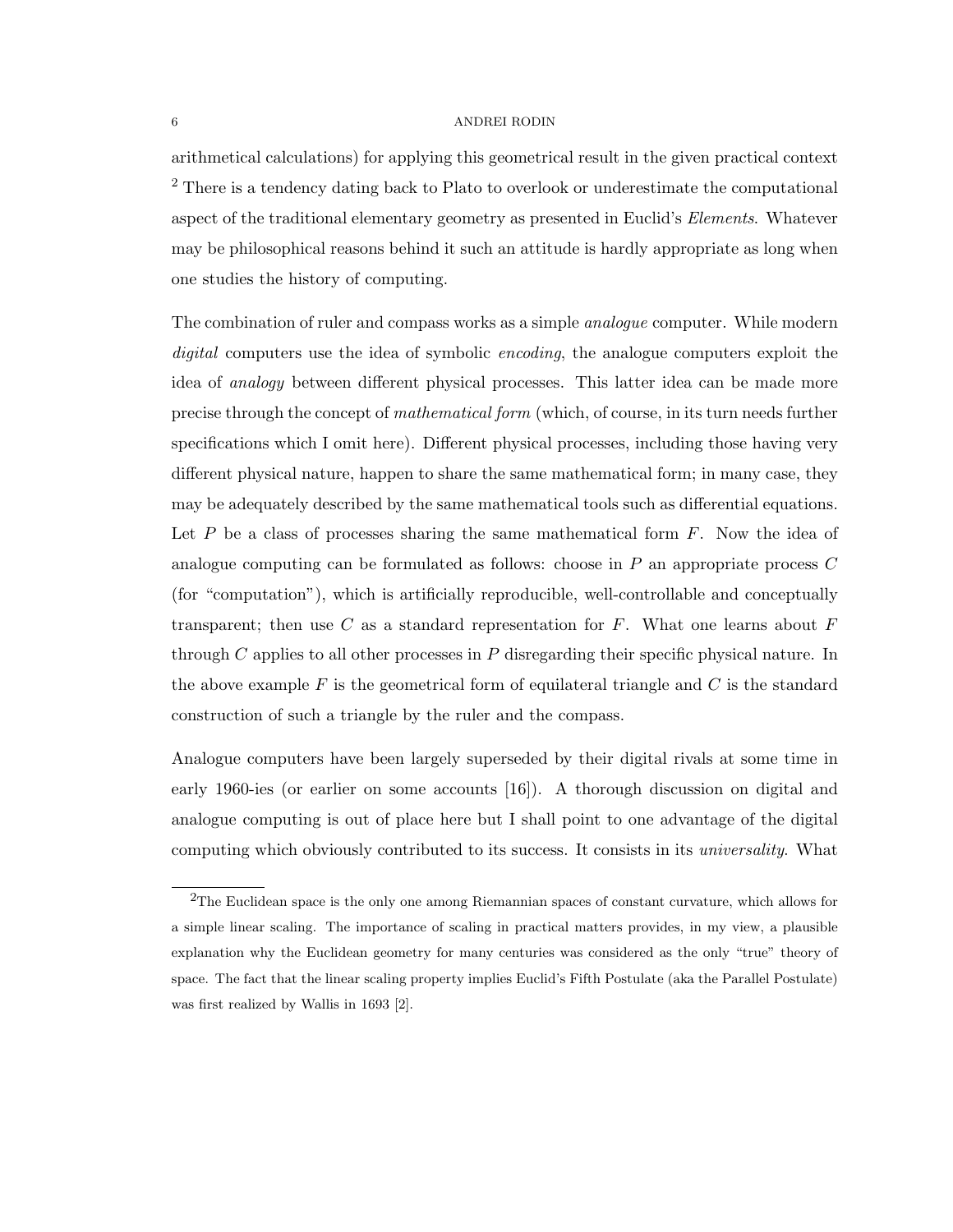we want to call a computer is not just a device that allows one to simulate physical processes and technological procedures of some particular type  $P$  as described above but rather a universal toolkit, which allows for simulating processes and procedures of many different sorts. The ruler and the compass meet this requirement only to a certain degree. These instruments can be used for solving a large class of geometrical problems but this class turns to be limited in a way, which from the practical viewpoint may appear very strange and even arbitrary. Why the trisection of a given segment is doable but the trisection of a given angle is not? Why a regular hexagon can be so easily computed but a regular heptagon cannot be computed by these means at all? Today we know good theoretical answers to these questions but they don't make the ruler and the compass more useful than they are. Now consider the claim according to which all relevant mathematical procedures and mathematical structures serving as mathematical expressions of various physical "analogies" in the analogue computing as explained above, can in principle be encoded into (i.e., represented with) 0-1 sequences and operations with these things. This claim is problematic from a theoretical point of view (not all mathematical theories currently used in physics are constructive and moreover computable); it also involves very strong theoretical idealizations, which make many theoretical possibilities, which this idea implies, physically unfeasible. The more computing power we get the more such limitations become visible. However the idea of a single universal model of calculation appears so attractive and so promising that our technological development largely follows it anyway.

#### 4. Geometrical Characteristic

Let me now turn from the history of computing to the history of ideas about computing. Leibniz is commonly and rightly seen as a forerunner of modern computing; his ideas about this subject he put under the title of *Universal Characteristic*, which he described as a hypothetical symbolic calculus for solving problems in all areas of human knowledge. Although this idea sounds appealing in the modern context to reconstruct it precisely is a laborious historical task; moreover so since this idea never achieved in Leibniz a stable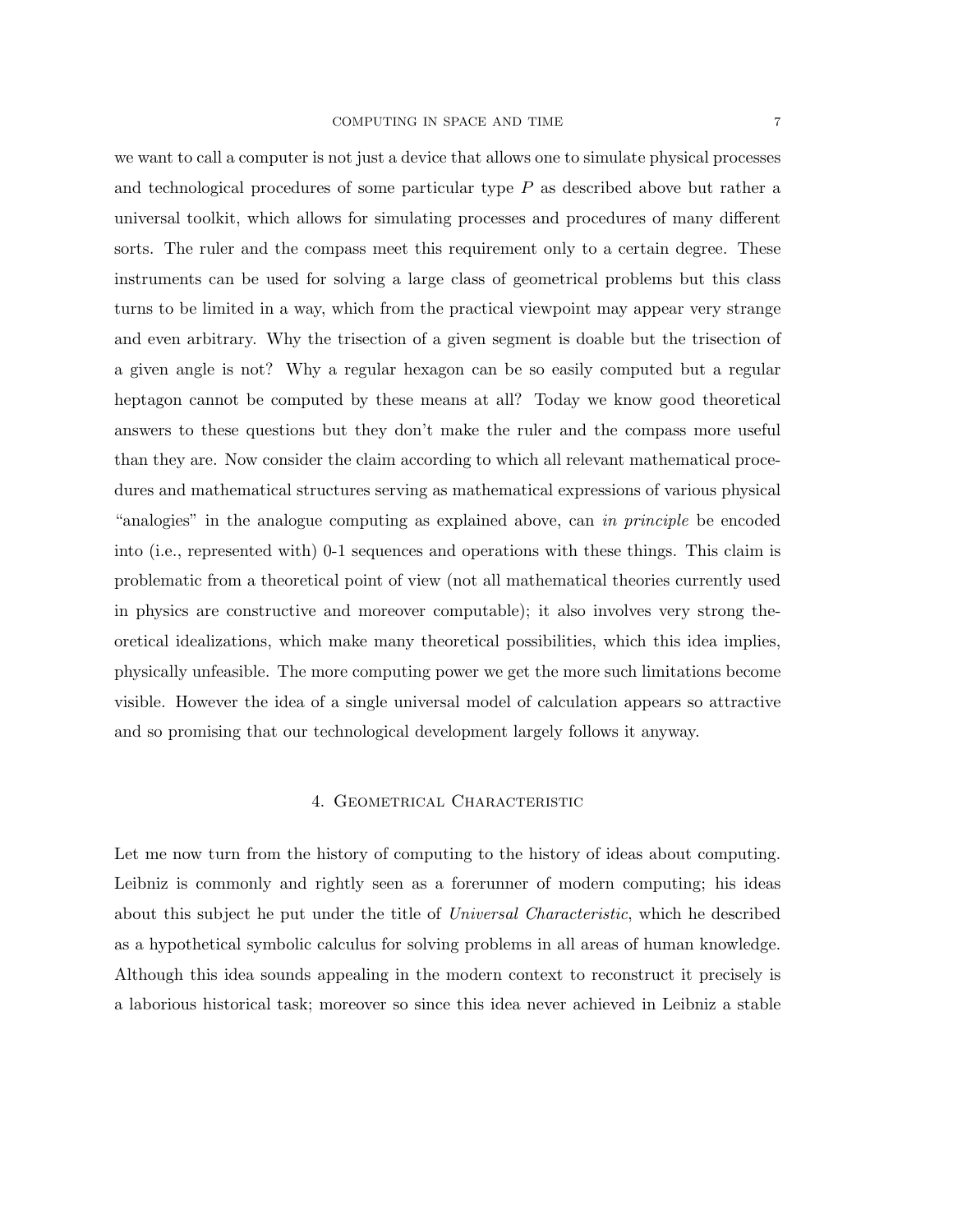and accomplished form. I shall discuss here only one specific aspect of this general idea, which is relevant to my argument, namely the notion of *Geometrical* Characteristic [10], for partial English translation see [11].

Leibniz builds his idea of Geometrical Characteristic upon Descartes' Analytic Geometry. In its original form (unlike its usual modern presentations) this latter concept has little to do with the arithmetization of geometry through a coordinate system. It has been rather conceived by Descartes as a geometrical application of a general algebraic theory of magnitude. This general algebra of magnitudes was supposed to cover both arithmetic (the case of discrete magnitude) and geometry (the case of continuous magnitude). As Leibniz stresses in his Geometrical Characteristic paper the general algebra of magnitudes cannot be a sufficient foundation of geometry because this general algebra treats only metrical properties of geometrical objects while these objects also have relational *positional* properties (which we call today topological). Leibniz tries to push Descartes' project further forward by mastering a more advanced algebraic theory capable to account for positional properties of geometrical configurations along with their metrical properties. He conceives here of a possibility of replacing traditional geometrical diagrams with appropriate symbolic expressions and appropriate syntactic procedures on such expressions, which would express the positional properties directly, without using the Cartesian algebra of magnitudes. For this end Leibniz observes that the traditional geometrical letter notation (as in Euclid) is not wholly arbitrary but has a certain syntactic structure, which reflects certain positional properties. For example when one denotes a given triangle ABC the syntactic rules require  $A, B, C$  to be the names of this triangle's vertices, and  $AB, BC, AC$  be the names of its three sides. Leibniz' idea is to develop this sort of syntax into a full-fledged symbolic calculus similar (on its syntactic side) to Descartes' algebraic calculus <sup>3</sup> .

 $3$ An attempt to develop geometry systematically on an algebraic basis (in the form of a general theory of magnitude) has been made by Descartes's follower Antoine Arnauld [1]. This Arnauld's work was carefully studied by Leibniz and contributed to his thinking about geometrical matters. Another name for the same circle of Leibniz' ideas, which connects them to Descartes' work more directly, is Analysis Situs (Situational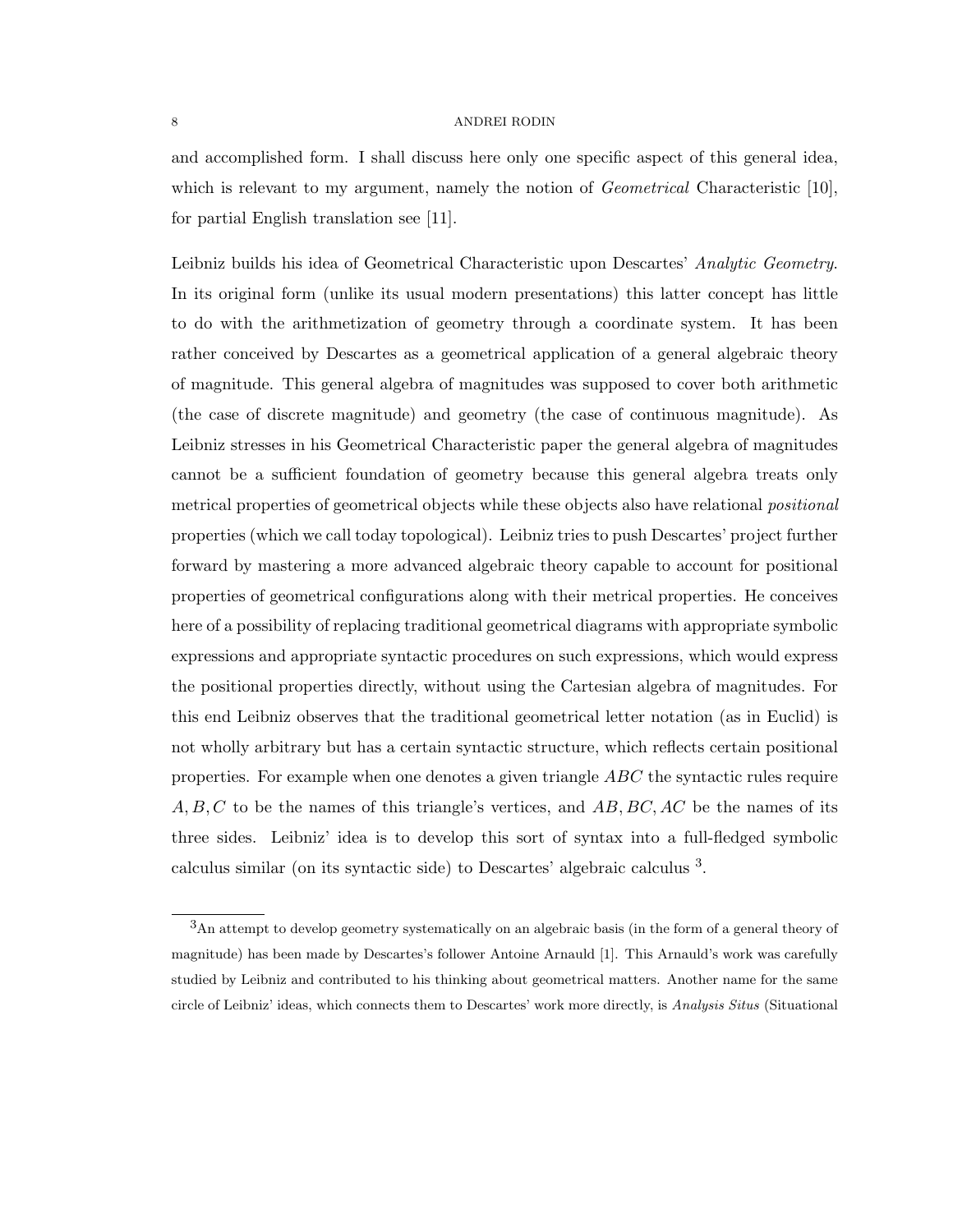Leibniz's idea of Geometrical Characteristic is interesting because it directly links the symbolic computation to the geometrical reasoning on a fundamental theoretical level while in the mainstream 20th-century theoretical works on computation by Church and others such a link appears to be wholly absent. However in the 19th century the idea of Geometrical Characteristic has a rich history, which involves works of Grassmann [5], Peano [17][18] and other important contributors. Even if in the 20th century this circle of ideas did not make part of the mainstream research in the theory of symbolic computing (which in this century was largely monopolized by logicians) it continued to develop during this century within other mathematical disciplines including algebraic geometry. Tracing this history of ideas continuously up to the present is a challenging historical task, which I leave for another occasion. In this paper I shall only briefly describe what I see as the latest episode of this history, which establishes a new surprising theoretical link between geometry and computing in today's mathematical and logical setting.

#### 5. Univalent Foundations

The Univalent Foundations of mathematics (UF) is an ongoing research project headed by Vladimir Voevodsky and his collaborators in Princeton Institute for Advanced Study; this project is closely related to the recently emerged mathematical discipline of Homotopy Type *theory* (HoTT). The backbone of  $UF/HoTT$  is a detailed formal correspondence between a type calculus due to Martin-Löf (MLTT) [15] and a geometrical theory (in a broad sense of "geometrical) known as Homotopy theory (HT); see [19] for a systematic introduction and further references. A role in the discovery of this correspondence was played by the concept of infinite-dimensional *groupoid* first introduced by Grothendieck in 1983 [6]; more historical details are found in [21], Ch. 7.

For my present argument it is essential to take into account the specific character of correspondence between the type calculus MLTT and the geometrical theory HT, which gives

Analysis); under this latter name this circle of Leibniz' ideas plays a prominent role in the early history of modern topology [3].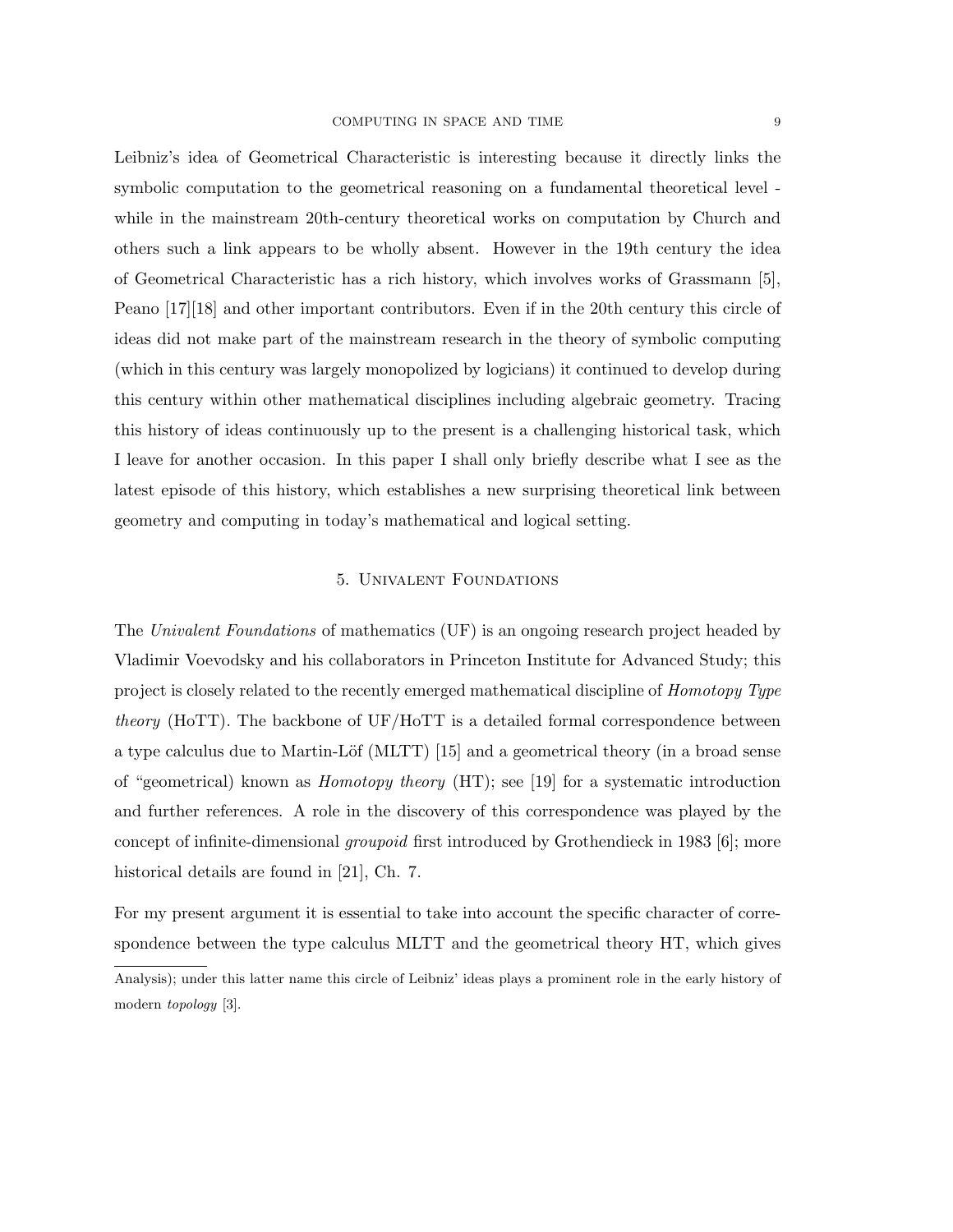rise to UF/HoTT. It is terminologically correct to say that HT provides a model of MLTT using the term "model" as it is usually understood in the Model theory. However if one compares how the concept of model is used here with standard examples of models like Beltrami-Klein or Poincaré models of Hyperbolic geometry (HG), one immediately notices a striking difference. A standard axiomatic presentation of HG contains non-logical terms like "point", "lies between", etc, and certain *logical* terms like "and", "if then", "therefore" etc. As far as one thinks about formal axiomatic theories and their models along the pattern provided by Hilbert in his classical [7], one assumes that the meaning of logical terms is fixed (and commonly understood), while the non-logical terms are place-holders, which get definite semantic values only under this or that possible *interpretation*; when such an interpretation turns the axioms of the given theory into true statements this interpretation qualifies as a model of that theory. The distinction between logical and non-logical terms is of a major epistemic significance here because it usually (and certainly in Hilbert) goes along with the assumption according to which logical concepts are more epistemically reliable than mathematical (and in particular geometrical) ones. The assumption about the epistemic primacy of logic provides a ground for the claim that a Hilbert-style formal axiomatic presentation of a given mathematical theory is a genuine epistemic gain rather than just one's favorite style of writing mathematical textbooks.

In UF/HoTT the above familiar pattern of axiomatic thinking does not apply. For HoTT provides geometrical interpretations for those terms of MLTT, which by all usual accounts qualify as logical. The most interesting (both mathematically and philosophically) case in point is the concept of *identity* (as in MLTT without the additional axioms of extensionality which makes the identity concept in this theory trivial) and its homotopical interpretation. By all usual accounts (including Frege's classics [4]) the concept of identity is logical. In HoTT it receives a highly non-trivial geometrical (homotopical) interpretation in the form of fundamental groupoid of a topological space, which is the groupoid of paths between points of this space. This construction of usual "flat" fundamental groupoid of paths is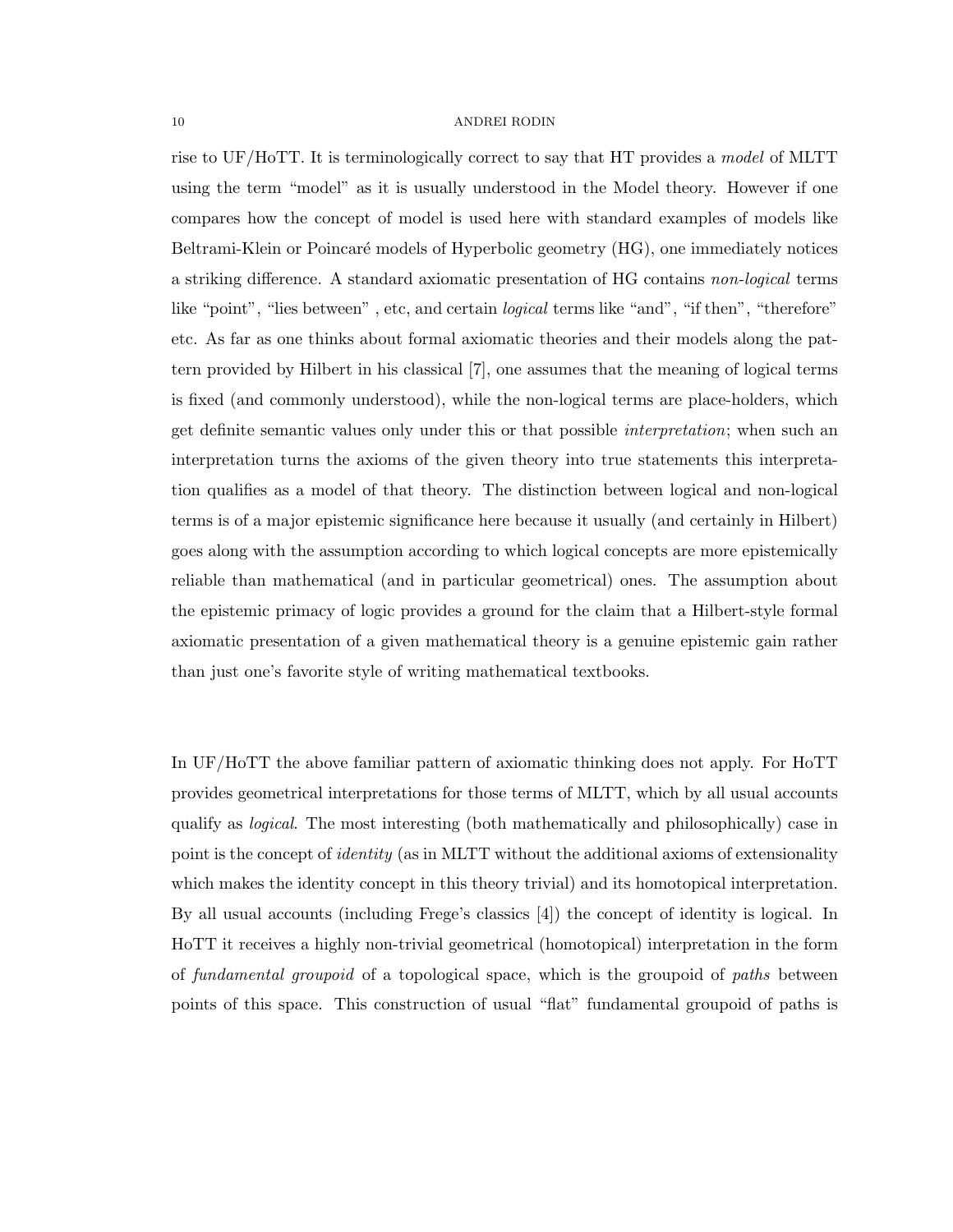further extended onto that of infinite-dimensional *higher homotopy groupoid*, which accounts to *higher identity types* appearing in MLTT. This geometrical interpretation makes intelligible the complexity of the identity concept as in MLTT, which otherwise may appear as unnecessary technically complicated and conceptually opaque. So in this case a logical concept is analyzed and clarified by geometrical means rather than the other way round. The reciprocal epistemic impact of logic onto geometry in UF/HoTT is also significant (see below) but it would be clearly wrong to see this impact as one-sided. What brings an epistemic gain in this case is a cross-fertilization of logic and geometry rather than an one-sided influence.

UF/HoTT has a special relevance to computing, which I am now going to describe. MLTT has been designed from the outset as a formal calculus apt for computer implementations. It is a constructive theory in the strong sense of being Turing computable. The homotopical interpretation of MLTT makes possible to see MLTT (possibly with some additional axioms such as the Univalence Axiom) as a formal version of HT and use program languages based on MLTT for computing in HT. The fact that MLTT has been designed as a general formal constructive framework rather than a formal version of any particular mathematical theory suggests that UF/HoTT may serve as a foundation of all mathematics and that its computational capacities can be used also outside HT, ideally everywhere in mathematics and mathematically-laden sciences. Realization of this project remains a work in progress.

Like Leibniz's Geometrical Characteristics UF/HoTT can be seen as a theoretical means for reducing geometrical constructions to symbolic expressions, which can be managed by the Turing Machine. However the link between geometry and computing established in UF/HoTT can be also explored in the opposite direction and provide a theoretical ground for attributing to computations a geometrical (topological) structure. I submit that such a notion of internal geometrical structure of computing may be used for designing distributed computing systems and coping with other spatial aspects of modern computing mentioned above. This is, of course, nothing but a bold speculation  $\dot{a}$  la Leibniz, which I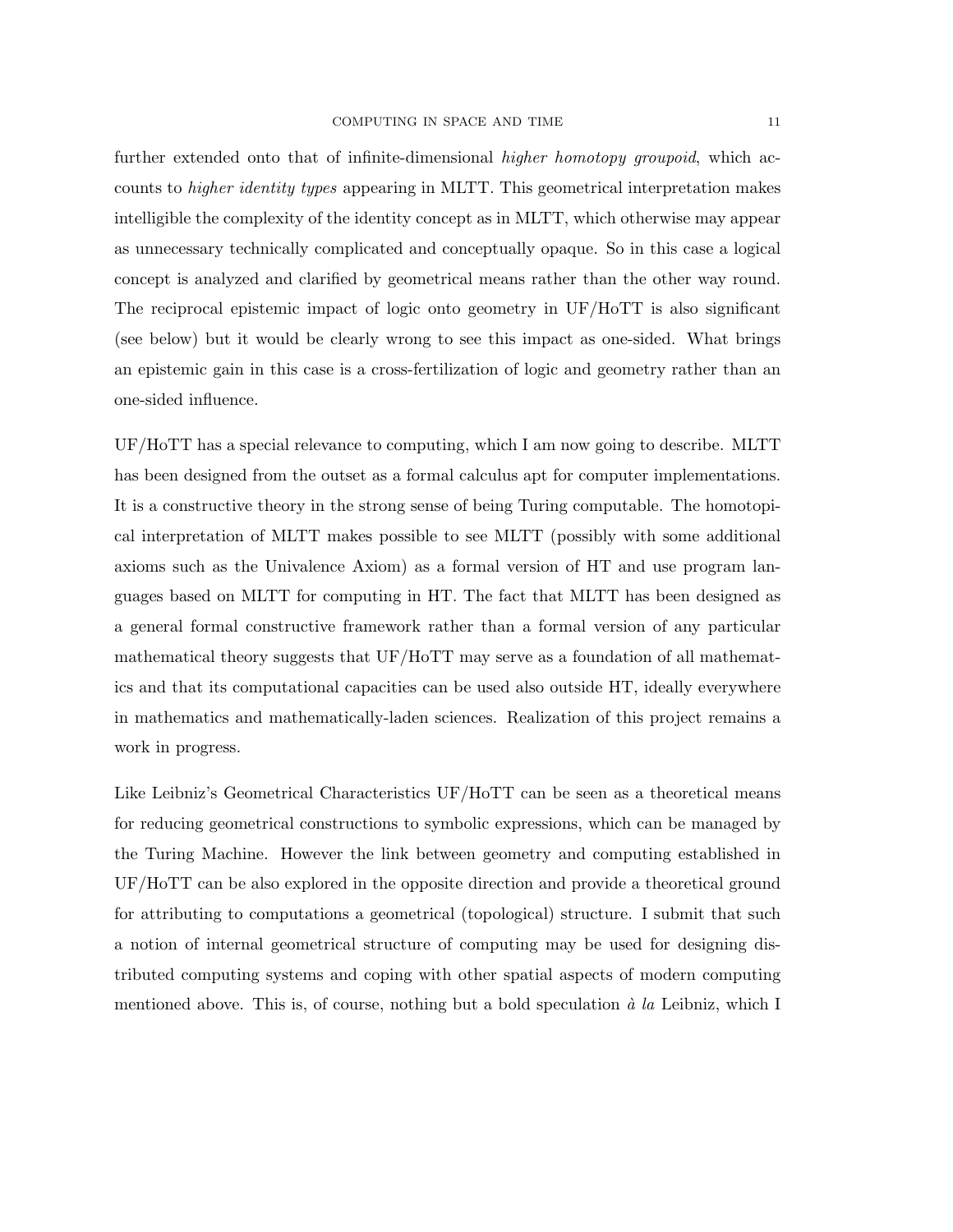cannot support by any specific technical argument. Instead I shall discuss certain related philosophical issues. One's stance towards these issues can make the above guess to appear more reasonable or, on the contrary, less reasonable and direct one's technical efforts accordingly. Leibniz's example demonstrates that in the past philosophical speculations played a role in later technological developments. I cannot see a reason why this should not work today and in the future.

# 6. Geometrical thinking

Is it reasonable to expect that geometrical methods may help one to cope with spatial issues arising in engineering (including IT engineering)? Two centuries ago the answer in positive would be a matter of course. However today we live with a very different received view on the nature and the subject-matter of mathematics. This modern vision has been strongly influenced by Hilbert's notion of axiomatic theory and stabilized at some point in the mid-20th century. A concise presentation of this received view is found in Professor Mainzer recent monograph [13], where he describes a "mathematical universe" of "proper worlds and structures existence of which is thought of solely in terms of accepted axioms and logical proofs",  $(op. cit., p. 280, my translation from German). I shall call$ this view the *standard picture* (SP) for further references. It should be understood that SP is not a description of what mathematicians are doing in their everyday work but rather a judgement on what the pure mathematics really is in the proper philosophical analysis. Elementary arithmetical calculations like  $7 + 5 = 12$  at the first glance do not look like logical inferences. In order to fit  $7 + 5 = 12$  into SP one needs to make a judgement like this: this calculation is ultimately justified by a logical inference, which is made explicit by through a logical reconstruction of arithmetic, i.e., through presenting this traditional mathematical discipline in the modern axiomatic form of Peano Arithmetic or similar. Such a gap between the current mathematical practice and SP exists in all areas of today's mathematics including mathematical logic itself. It is a controversial matter among philosophers whether or not such a gap is tolerable.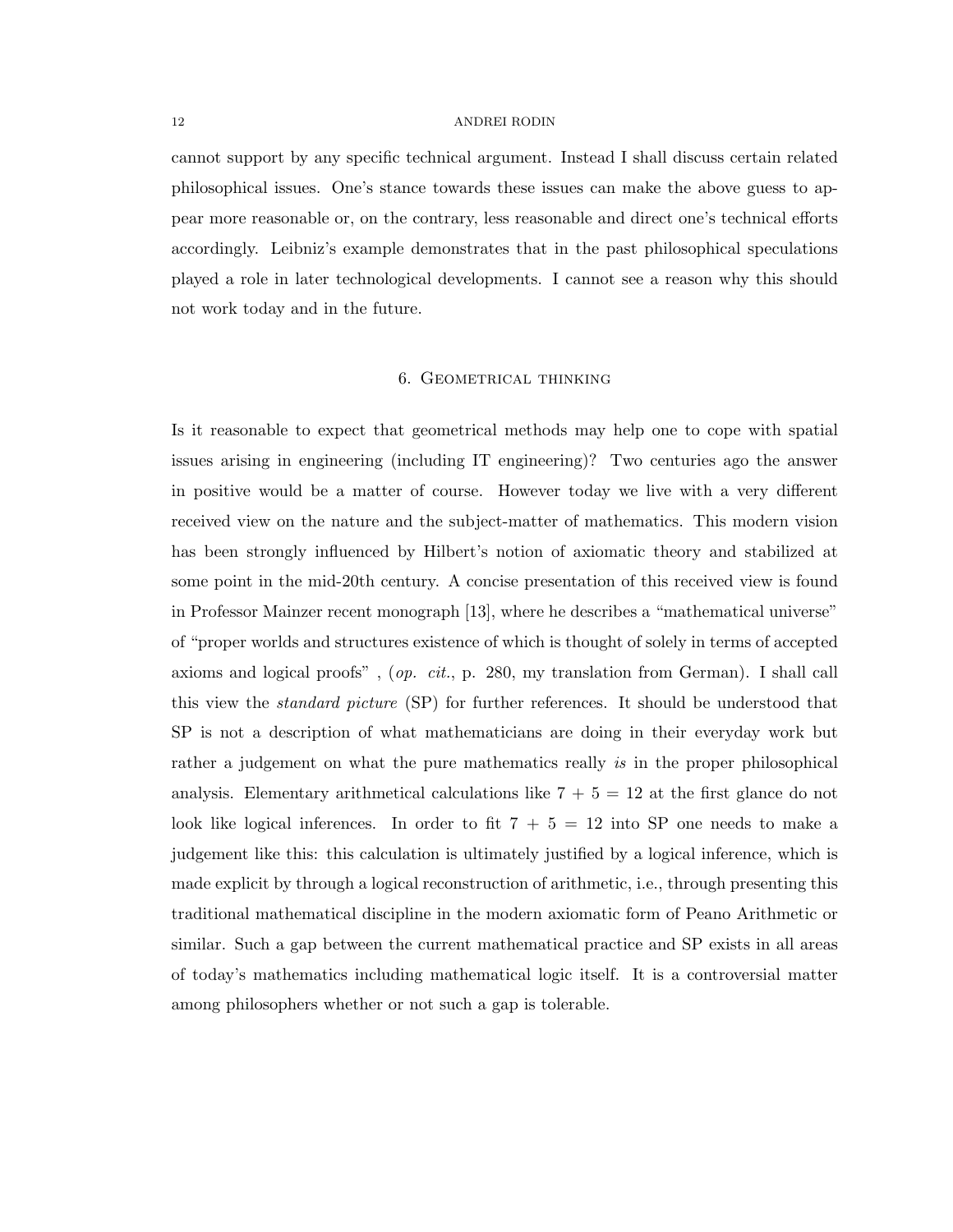SP implies that there is no direct connection between the "proper worlds" of mathematical structures and the material world in which we live, act and develop our technologies. How it happens that some of these structures play a significant role in natural sciences and technologies constitutes a philosophical puzzle famously called by Wigner [24] the "unreasonable effectiveness " of mathematics. This puzzle has a number of plausible solutions compatible with SP (including one explained in Professor Mainzer's book, ch. 14), which I shall not discuss here. Instead I shall try to revise SP and briefly present a different understanding of modern mathematics, which establishes (or rather re-establishes) a stronger conceptual connection between mathematics, natural sciences and technology. Such a link was taken for granted by many philosophers, mathematicians and scientists in the past but was later lost of view in popular 20-th century accounts of the so-called "non-Euclidean" revolution" [23] of the mid 19-th century. Without going into a thorough historical discussion of this matter I shall try to show here that the results of this alleged revolution have been largely misconceived and somewhat exaggerated.

SP comes with the following assumption, which at the first glance may look merely technical but in fact is epistemically important: an axiomatic presentation of mathematical (and in fact also all other) theories involves a definite *symbolic syntax*. So in addition to the ideal existence "in terms of accepted axioms and logical proofs" all mathematical objects and structures enjoy within in SP a more palpable form of existence, namely, the existence in the form of symbolic presentations. Hilbert, who was a pioneer of formal axiomatic method, described this double form of mathematical existence explicitly and ontologically qualified mathematical symbols as the only "real" mathematical objects, while the rest of mathematical objects on his account were merely "ideal" [8]. Accordingly, he exempted a part of mathematics from SP and called this special part metamathematics. Hilbert conceived of metamathematics as a foundational discipline, which allows one to develop the rest of mathematics safely using symbolic logical methods. Hilbert hoped that the metamathematics would reduce to a theoretically transparent and wholly unproblematic fragment of finitary mathematics.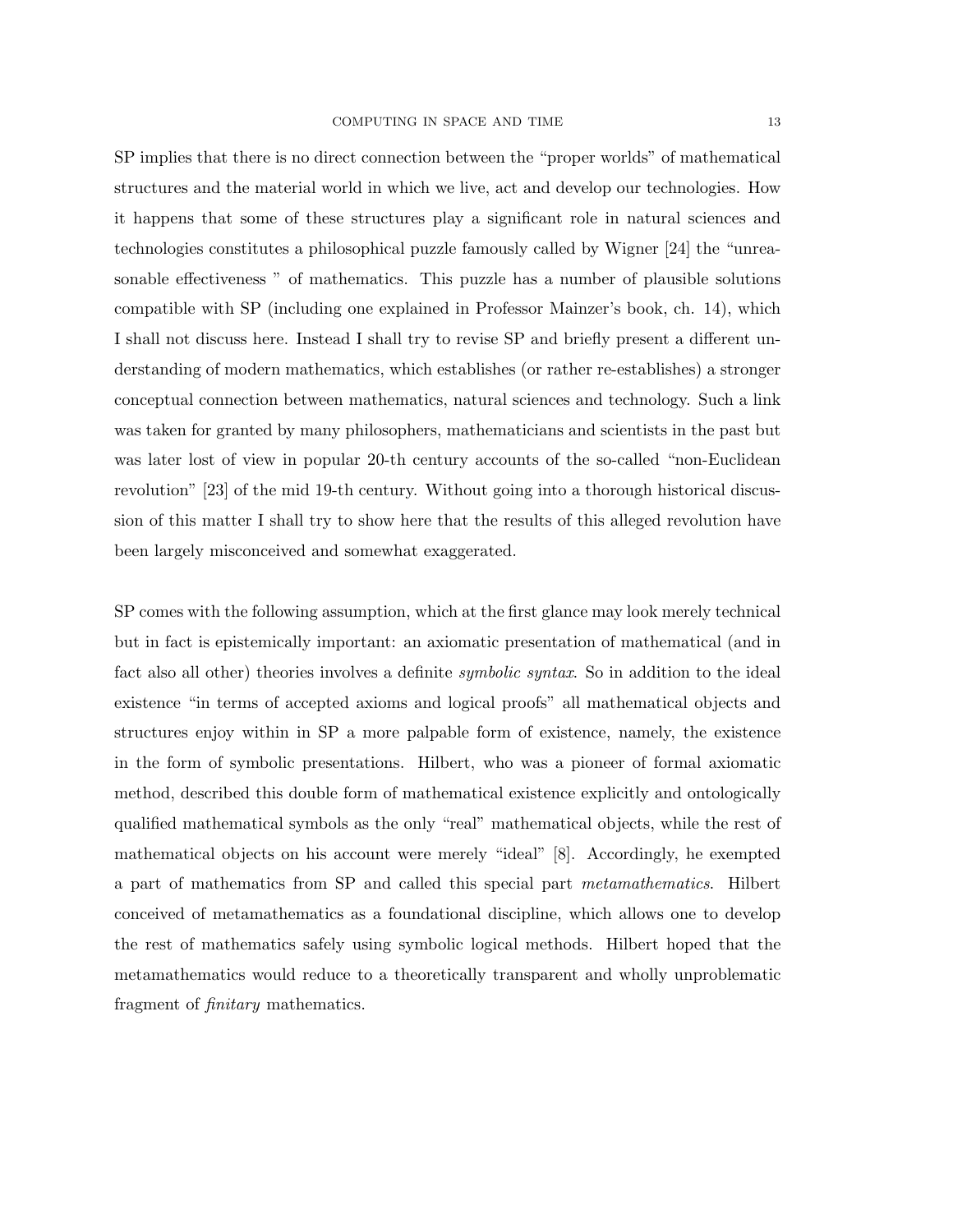Thanks to Gödel and others we know today that Hilbert was seriously mistaken here; for this reason mathematicians and logicians today usually feel free to apply in mathematical logic and in metamathematics any sort of mathematics that may prove useful, i.e., that may prove some non-trivial results. Yuri Manin expresses this changed attitude by saying that "good metamathematics is a good mathematics rather than shackles on good mathematics  $\lq$  ([14], p. 2). As we have seen HoTT applies the Homotopy theory (HT) for a similar purpose: it provides a geometrical model for a symbolic calculus (MLTT) the intended semantic of which is logical (in a broad sense of the word). A logical inference in HoTT is a different name for a geometrical construction. The "existence of mathematical structures" in HoTT is as much logical as it is geometrical. This feature of HoTT does not square with SP. One may point, however, to a theoretical possibility to disregard all such specific features and treat HoTT by standard logical methods along with the rest of mathematics. Such a possibility exists. But as I have already explained, resources of HoTT can be also used more specifically for developing a competing foundational project (UF) based on different epistemic principles. I shall not discuss these principles here systematically but only briefly touch upon the issue of relationships between mathematics and the physical world.

As we have seen Hilbert in 1927 believed that finite strings of symbols are privileged mathematical objects, which serve as a unique join between the abstract mathematics and the concrete material world. Even if modern presentations of SP don't make the same point explicitly, they need to use this assumption tacitly because it is enforced by the current standard of formal logical rigor, which requires using symbols. But since Hilbert's project of building mathematical foundations on the basis of finitary mathematics is given up, I can see no further reason to justify the aforementioned assumption either. Mathematically speaking, the combinatorics of symbols is important but it does not play a distinguished role in mathematical matters - whether one provides it with one's favorite logical semantics or not. Epistemologically speaking, there is no reason to consider symbols as the sole tool, which connects the human cognition and the human history with the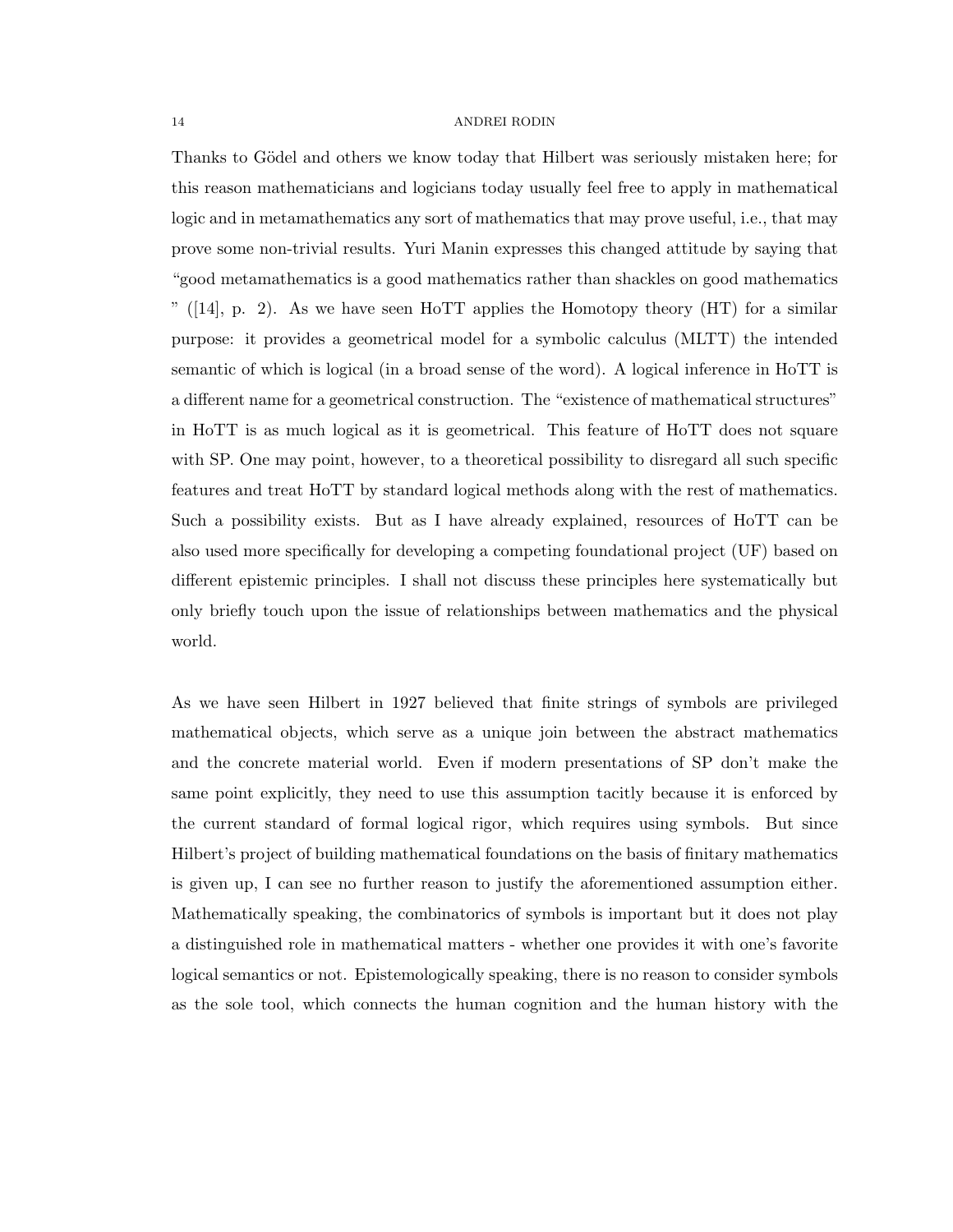outer world. The geometrical intuition is another obvious candidate. One should keep in mind that the implementation of mathematical ideas in physics and technology is never a straightforward matter. It is not straightforward even in the Euclidean case, and it is by far less straightforward in the case of modern geometry. Nevertheless I cannot see that the modern geometry in this respect so drastically differ from the traditional Euclid's geometry, as proponents of the non-Euclidean Revolution often tend to say. Mathematics in general and geometry in particular is a cognitive activity rooted in human material practices and experiences, which on this basis explores further theoretic possibilities by modeling them conceptually. Even if testing of such newly discovered theoretic possibilities against new experiences and new practices belongs not to the pure mathematics but rather to science and technology, there is no reason, in my view, to think of mathematics as a genuinely independent discipline exploring its own "proper world". Human experiences and practices do not, generally, simply guide one's "choice of axioms" for developing on this basis some useful mathematical theories, as SP suggests, but rather help one to build conceptual frameworks, in which certain axioms and certain inferences from these axioms can be later established <sup>4</sup>.

On this - admittedly merely speculative - ground I suggest that HoTT indeed qualifies as a reasonable candidate for a theory of spatial computing or at least for a fragment of such a theory. In fact, it appears as the only such candidate since no other mathematical theory treating the concept of computing geometrically, to the best of my knowledge, is presently known.

# 7. Conclusion

Computing is an old and very important channel, which connects the research in pure mathematics (when such an activity is practiced in a society) with the society's economy, administration, political institutions, technology and natural science. Professor Mainzer

 ${}^{4}$ For the notion of geometrical intuition in modern mathematical contexts see [20]. For more details concerning the role of geometrical modeling in axiomatic theories see [22]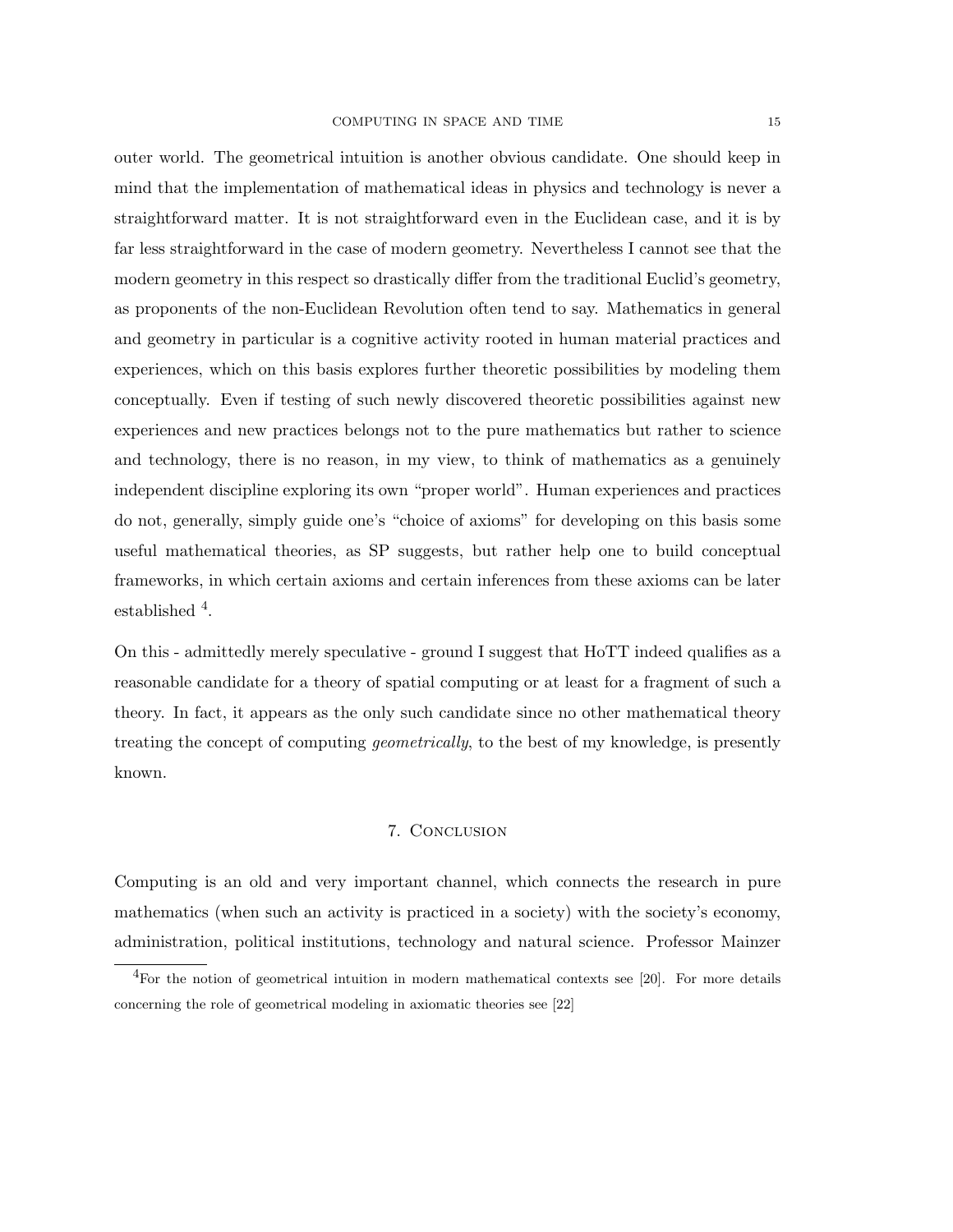[13] provides a detailed account of how this channel functions in today's information societies. In particular, he shows how today's standard picture of mathematics fits the contemporary ideas about computing and its implementation in the existing computing technology. On my part, I tried to suggest a revision of this standard picture and offer a different view on mathematics and computing, which, as I believe, may help one to cope with some technological challenges related to the spatial aspect of computing technologies.

In this context I argued that Hilbert's view on what is real and what is ideal in mathematics is biased. However important is the historical impact of alphabetic writing techniques on mathematics, it is certainly not the only thing, which connects mathematics to the material world and to human material practices. However impressive is the implementation of these techniques in the modern digital computing it would be wrong to isolate these specific techniques from other mathematically-laden material practices and technologies and think of symbolic proceeding (possibly providing it with one's favorite logical semantics) as a unique and exceptional channel that links mathematics to the material works. Among other things such an ideological focusing on the symbolic processing and on the Turing model of computation artificially isolates the temporal aspect of computing from the spatial one and thus makes it more difficult to theorize mathematically about spatial aspects of computing.

As a possible remedy I pointed to the ongoing research in Univalent Foundations and Homotopy Type theory, which provide a surprising conceptual link between geometry and computing. Whether or not this theory may indeed help one to cope with distributed information systems and long-distance control at the present stage of research is wholly unclear, and in any event there is a very long way to it. However I tried to demonstrate using this example that the contemporary mathematics - by which I here mean the very edge of the ongoing mathematical research - can be more friendly to technological implementations in general and to computer implementations in particular than suggests the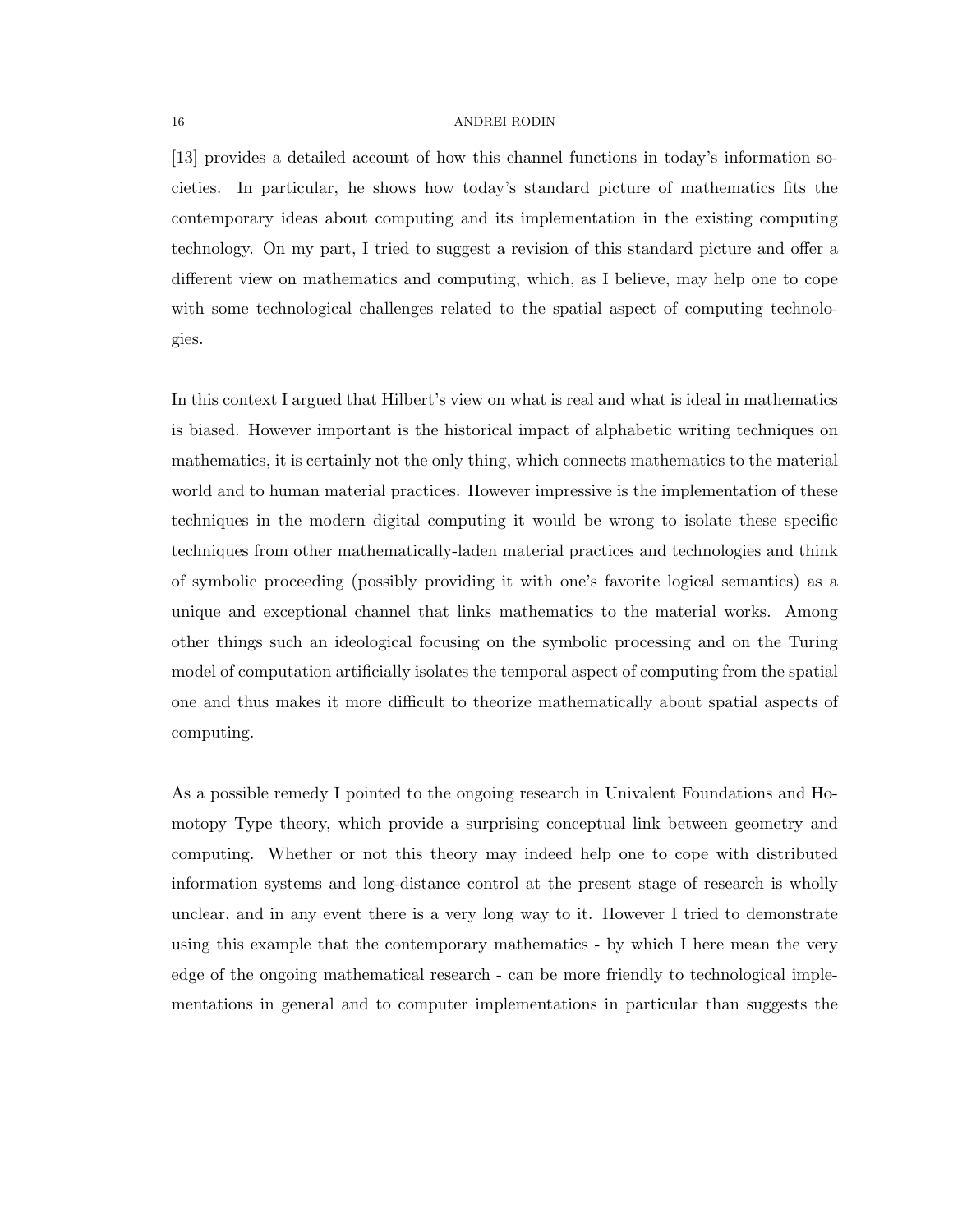popular picturing of this mathematics as exceedingly abstract and wholly detached from all other human affairs.

#### **REFERENCES**

- [1] A. Arnauld. Nouveaux Eléments de Géométrie. Guillaume Desprez, Paris, 1683.
- [2] R. Bonola. Non-Euclidean Geometry. Dover Publications, 1955.
- [3] V. de Risi. Geometry and Monadology: Leibnizs Analysis Situs and Philosophy of Space. Birkhauser, 2007.
- [4] G. Frege. über sinn und bedeutung. Zeitschrift für Philosophie und philosophische Kritik, 100:25–50, 1892.
- [5] H. Grassmann. Geometrische Analyse, geknupft an die von Leibniz erfundene Geometrische Charakteristik. Leipzig: Weidmann, 1847.
- [6] A. Grothendieck. Pursuing Stacks (Letter to Quillen. (unpublished manuscript, 1983.
- [7] D. Hilbert. Grundlagen der Geometrie. Leipzig, 1899.
- [8] D. Hilbert. Die grundlagen der mathematik. Abhandlungen aus dem mathematische Seminar der Hamburgischen Universität,  $6(1/2)$ :65–85, 1927.
- [9] O. Michel J.-L. Giavitto and A. Spicher. Unconventional and nested computations in spatial computing. International Journal of Unconventional Computing, 9(1-2):71–95, 2013.
- [10] G. Leibniz. Characteristica geometrica. in G. I. Gerhardt (ed.). Leibnizens Mathematische Schriften. Halle. 1849-1863, 5:141–168, 1679.
- [11] G. Leibniz. Characteristica geometrica. in M. Dascal, Leibniz: Language, Signs and Thought, John Benjamins B.V. 1987, p. 167-174, 5:141–168, 1987.
- [12] G. Longo and Th. Paul. The mathematics of computing between logic and physics. in B. Cooper and A. Sorbi (eds.) Computability in Context, Imperial College Press, pages 243–274, 2009.
- [13] K. Mainzer. Die Berechnung der Welt: Von der Weltformel zu Big Data. C.H. Beck, 1899.
- [14] Yu. Manin. Foundations as Superstructure. arXiv:1205.6044, 2012.
- [15] P. Martin-Löf. Intuitionistic Type Theory (Notes by Giovanni Sambin of a series of lectures given in Padua, June 1980). Napoli: BIBLIOPOLIS, 1984.
- [16] G. O'Regan. A Brief History of Computing. Springer, 2012.
- [17] G. Peano. Calcolo Geometrico secondo l'Ausdehnungslehre di H. Grassmann, preceduto dalle operazioni della logica deduttiva. Torino: Fratelli Bocca Editori, 1888.
- [18] G. Peano. Geometric Calculus according to the Ausdehnungslehre of H. Grassmann, translated by Lloyd C. Kannenberg. Birkhäuser, 2000.